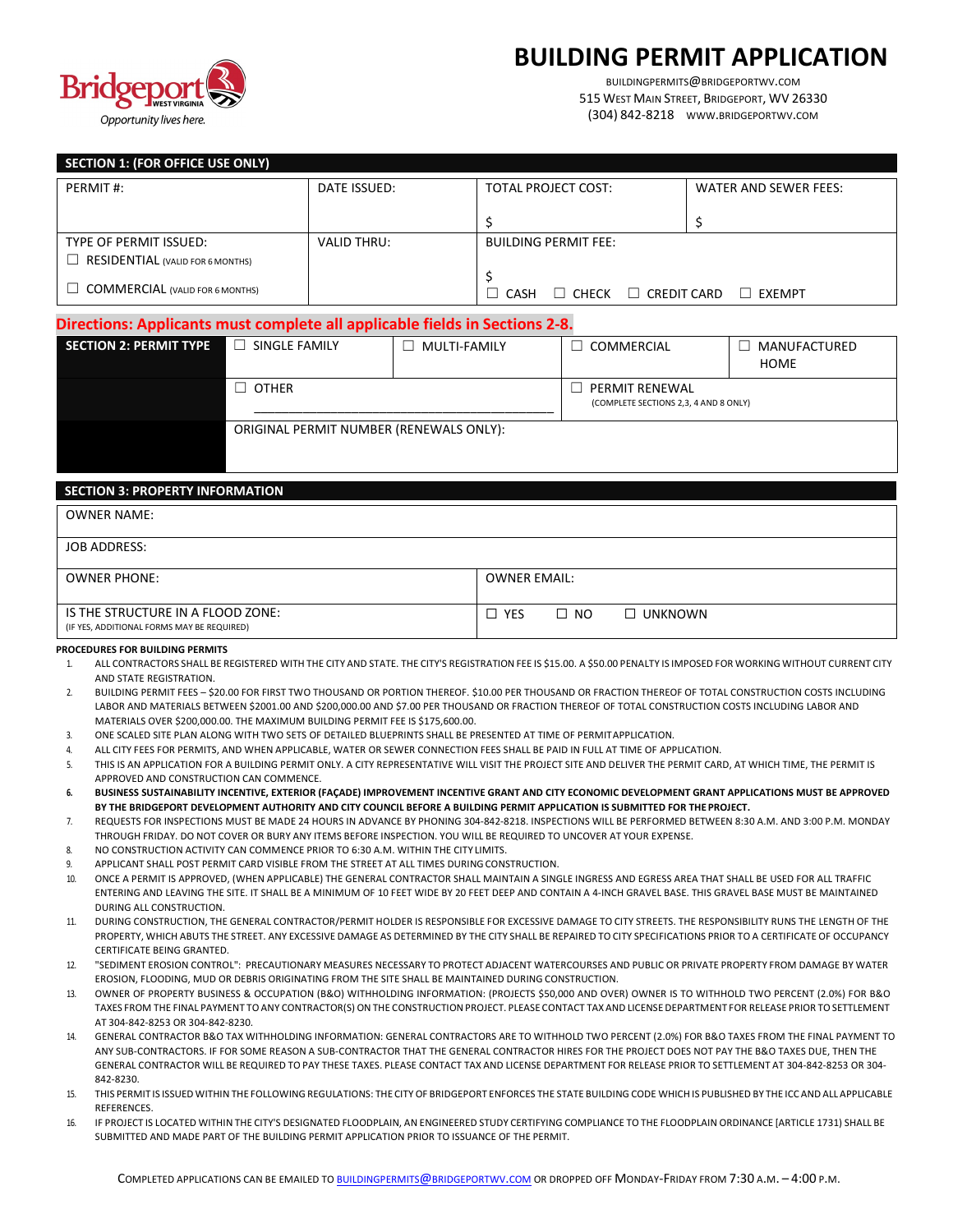

# **BUILDING PERMIT APPLICATION**

BUILDINGPERMITS@BRIDGEPORTWV.COM 515 WEST MAIN STREET, BRIDGEPORT, WV 26330 (304) 842-8218 WWW.BRIDGEPORTWV.COM

### **TEMPORARY CONSTRUCTION WATER CONNECTION (WHERE APPLICABLE)**

ON ALL NEW CONSTRUCTION PROJECTS, THE WATER AND SEWER CONNECTIONS WILL BE CONSIDERED TEMPORARY UNTIL SUCH TIME A CERTIFICATE OF OCCUPANCY IS ISSUED. THE GENERAL CONTRACTOR, HOMEOWNER OR PERSONS IN CHARGE OF THE CONSTRUCTION PROJECT WILL BE RESPONSIBLE TO CONTACT THE CITY AT (304)842-8218 TO SCHEDULE THE USE AND OCCUPANCY INSPECTION. ALL MUNICIPAL REGULATIONS MUST BE COMPLETED AND APPROVED AND A COPY OF CONTRACTOR/SUBCONTRACTOR REPORT FORM MUST HAVE BEEN RECEIVED BY THE CITY'S TAX AND LICENSE DEPARTMENT PRIOR TOSCHEDULING THE INSPECTION. IF A USE AND OCCUPANCY INSPECTION HAS NOT BEEN SCHEDULED AND CONSTRUCTION IS COMPLETED OR APPEARS TO BE COMPLETED BY VISUAL INSPECTION FROM A PUBLIC RIGHT-OF-WAY, A 10 DAY NOTICE WILL BE ISSUED TO THE RESPONSIBLE PARTY INFORMING THEM THAT THE CITY OF BRIDGEPORT RESERVES THE RIGHT TO DISCONNECT THE TEMPORARY WATER SERVICE. IF AT THE END OF THE 10 DAYS, COMPLIANCE HAS NOT BEEN MET, THE WATER UTILITY DEPARTMENT WILL DISCONNECT THE TEMPORARY WATER SERVICE.

#### **SECTION 4: CONTRACTOR/SUBCONTRACTOR INFORMATION**

| $\overline{\Box}$ OWNER/BUILDER<br>LICENSE CLASSIFICATION:<br>$\Box$ A - ELECTRICAL $\Box$ B - GENERAL BUILDING $\Box$ C - GENERAL ENGINEERING $\Box$ D - HVAC<br>PLEASE CHECK ALL THAT APPLY.<br><b>CONTRACTOR NAME:</b><br>STATE CONTRACTOR LICENSE #:<br><b>COMPANY NAME:</b><br>CITY OF BRIDGEPORT BUSINESS LICENSE #:<br><b>COMPANY ADDRESS:</b><br><b>COMPANY PHONE:</b><br><b>COMPANY EMAIL:</b><br>SUBCONTRACTORS:                                                                                                                                                                                                                                                                                                                                                                                                                                                        | $\Box$ E - MULTI-FAMILY $\Box$ F - PIPING $\Box$ G - PLUMBING $\Box$ H - RESIDENTIAL $\Box$ I - SPECIALTY<br>$\Box$ ELECTRICAL $\Box$ MECHANICAL $\Box$ PLUMBING $\Box$ ROOFING |
|-----------------------------------------------------------------------------------------------------------------------------------------------------------------------------------------------------------------------------------------------------------------------------------------------------------------------------------------------------------------------------------------------------------------------------------------------------------------------------------------------------------------------------------------------------------------------------------------------------------------------------------------------------------------------------------------------------------------------------------------------------------------------------------------------------------------------------------------------------------------------------------|---------------------------------------------------------------------------------------------------------------------------------------------------------------------------------|
|                                                                                                                                                                                                                                                                                                                                                                                                                                                                                                                                                                                                                                                                                                                                                                                                                                                                                   |                                                                                                                                                                                 |
|                                                                                                                                                                                                                                                                                                                                                                                                                                                                                                                                                                                                                                                                                                                                                                                                                                                                                   |                                                                                                                                                                                 |
|                                                                                                                                                                                                                                                                                                                                                                                                                                                                                                                                                                                                                                                                                                                                                                                                                                                                                   |                                                                                                                                                                                 |
|                                                                                                                                                                                                                                                                                                                                                                                                                                                                                                                                                                                                                                                                                                                                                                                                                                                                                   |                                                                                                                                                                                 |
|                                                                                                                                                                                                                                                                                                                                                                                                                                                                                                                                                                                                                                                                                                                                                                                                                                                                                   |                                                                                                                                                                                 |
|                                                                                                                                                                                                                                                                                                                                                                                                                                                                                                                                                                                                                                                                                                                                                                                                                                                                                   |                                                                                                                                                                                 |
|                                                                                                                                                                                                                                                                                                                                                                                                                                                                                                                                                                                                                                                                                                                                                                                                                                                                                   |                                                                                                                                                                                 |
| $\Box$ OTHER<br>PLEASE CHECK ALL THAT APPLY                                                                                                                                                                                                                                                                                                                                                                                                                                                                                                                                                                                                                                                                                                                                                                                                                                       |                                                                                                                                                                                 |
| <b>SECTION 5: BUILDING PERMIT INFORMATION</b>                                                                                                                                                                                                                                                                                                                                                                                                                                                                                                                                                                                                                                                                                                                                                                                                                                     |                                                                                                                                                                                 |
| \$<br>$\Box$ BUILDING (NEW CONSTRUCTION, ADDITIONS, ALTERATIONS, TENANT BUILDOUTS, ETC.)<br><b>REASON FOR NEW PERMIT:</b><br>\$<br>$\Box$ DECKS/PATIOS<br>PLEASE CHECK ALL THAT APPLY AND LIST THE<br>\$<br>$\Box$ DEMOLITION<br>DECLARED VALUE FOR EACH ITEM CHECKED.<br>\$<br>$\Box$ DETACHED GARAGE/CARPORT<br>\$<br>$\Box$ DOORS/WINDOWS<br>\$<br>$\Box$ DRIVEWAYS/SIDEWALKS<br>\$<br>$\Box$ ELECTRICAL<br>\$<br>$\Box$ FENCE LOCATION: $\Box$ FRONT $\Box$ BACK<br>\$<br>$\Box$ GAS<br>\$<br>$\Box$ HVAC<br>\$<br>$\Box$ MECHANICAL<br>\$<br>\$<br>$\Box$ PLUMBING<br>\$<br>$\Box$ POOL<br>\$<br>$\Box$ REMODEL - EXTERIOR<br>\$<br>$\Box$ REMODEL - INTERIOR<br>\$<br>$\Box$ ROOF<br>\$<br>$\Box$ SALES/CONSTRUCTION TRAILER<br>\$<br>$\Box$ SCREEN ENCLOSURE<br>\$<br>$\Box$ SIGN<br>\$<br>$\Box$ SITE GRADING<br>\$<br>$\Box$ UTILITY BUILDING<br>\$<br>Ś<br>$\Box$ OTHER |                                                                                                                                                                                 |
| <b>TOTAL VALUATION: \$</b>                                                                                                                                                                                                                                                                                                                                                                                                                                                                                                                                                                                                                                                                                                                                                                                                                                                        |                                                                                                                                                                                 |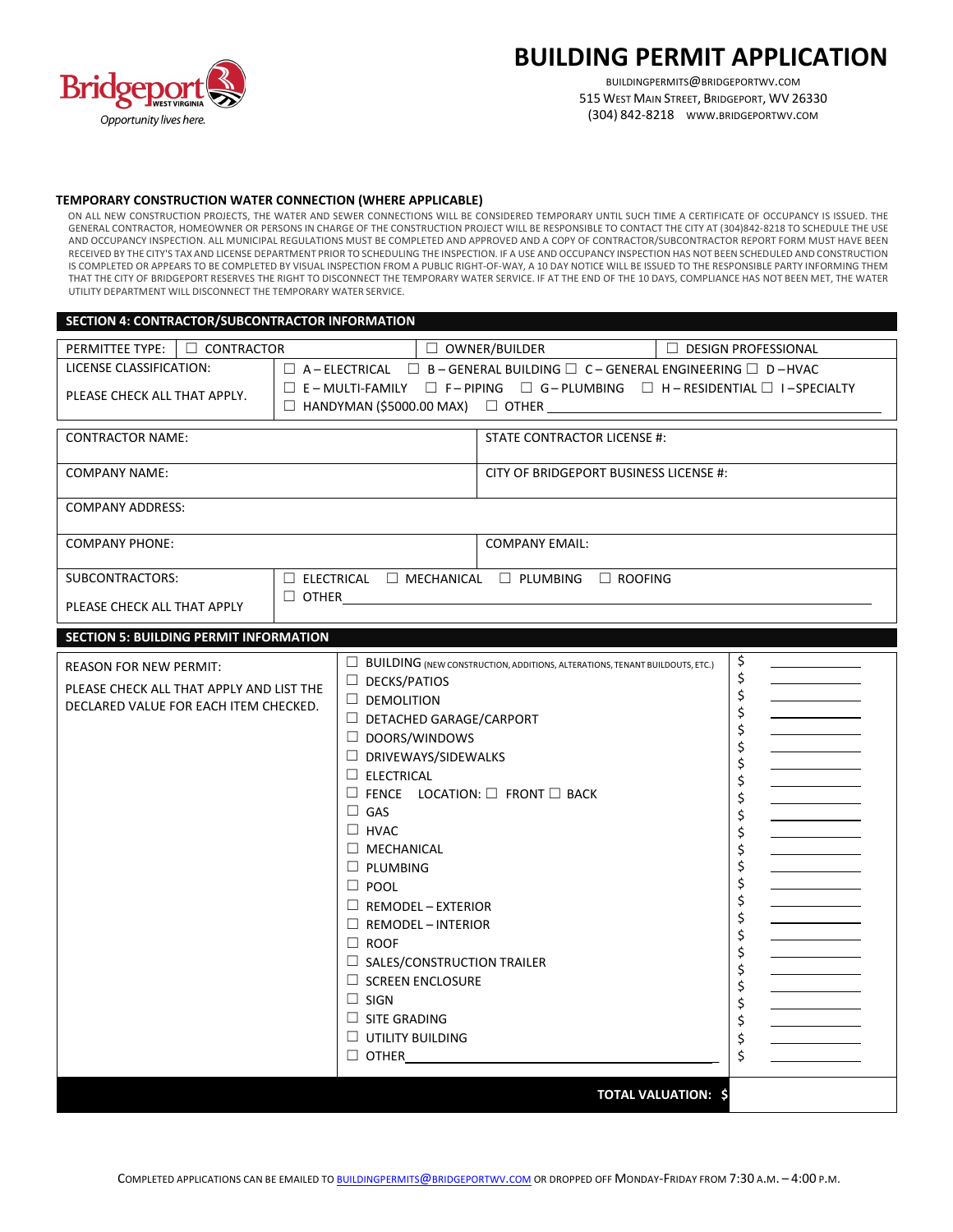

# **BUILDING PERMIT APPLICATION**

BUILDINGPERMITS@BRIDGEPORTWV.COM 515 WEST MAIN STREET, BRIDGEPORT, WV 26330 (304) 842-8218 WWW.BRIDGEPORTWV.COM

| <b>DESCRIPTION OF WORK:</b>                                                                                                                                                                                  |                                                                                                                                                    |                                              |                          |
|--------------------------------------------------------------------------------------------------------------------------------------------------------------------------------------------------------------|----------------------------------------------------------------------------------------------------------------------------------------------------|----------------------------------------------|--------------------------|
| THE DESCRIPTION OF WORK MUST<br><b>EXPLAIN THE WORK IDENTIFIED</b><br>ON THE CONSTRUCTIONS PLANS.                                                                                                            |                                                                                                                                                    |                                              |                          |
| * ALL PROJECTS VALUING OVER<br>\$50,000.00 MUST SUBMIT<br><b>DETAILED CONSTRUCTION PLANS</b><br>TO INCLUDE MEP DETAIL, ADA<br><b>ACCESSIBILITY, ETC.</b>                                                     |                                                                                                                                                    |                                              |                          |
| <b>SECTION 6: WATER AND SEWER CONNECTION</b>                                                                                                                                                                 |                                                                                                                                                    |                                              |                          |
| <b>METER SIZE AND</b>                                                                                                                                                                                        | 5/8 \$600.00                                                                                                                                       | $\Box$ 4"<br>$$4500.00 + COST*$              | <b>SEWER CONNECTION:</b> |
| <b>WATER CONNECTION</b>                                                                                                                                                                                      | $\Box$ 1"<br>$$1500.00 + COST*$                                                                                                                    | $\Box$ 5"<br>$$5500.00 + COST*$              | $\Box$ \$600.00          |
| FEE*:                                                                                                                                                                                                        | 2"<br>$$2500.00 + COST*$<br>$\Box$                                                                                                                 | $$6500.00 + COST*$<br>$\Box$<br>6"           |                          |
| *YOU ARE REQUIRED TO STAKE THE LOCATION AND                                                                                                                                                                  | $\Box$ 3"<br>$$3500.00 + COST*$                                                                                                                    | 8''<br>\$8500.00 + COST*<br>$\Box$           |                          |
| MARK THE ELEVATION HEIGHT OF THE METER. IF<br>THE METER WELL MUST BE RAISED OR MOVED<br>DUE TO AN ERROR IN MARKING BY THE<br>DEVELOPER, A NEW CONNECTION FEE MUST BE<br>PAID BEFORE THE METER WELL IS MOVED. | * COST REFERS TO ANY CHARGES INCURRED BY<br>THE CITY DURING INSTALLATION THAT IS BEYOND<br>STANDARD INSTALLATION AND WILL BE BILLED<br>SEPARATELY. |                                              |                          |
|                                                                                                                                                                                                              |                                                                                                                                                    |                                              |                          |
|                                                                                                                                                                                                              |                                                                                                                                                    | TOTAL COST OF SEWER AND WATER CONNECTION: \$ |                          |
| <b>BACKFLOW ASSEMBLY</b><br>$INSTAIIFD*$                                                                                                                                                                     | $\Box$ YES<br>□<br><b>NO</b>                                                                                                                       | SERIAL NUMBER(S):                            | LAST TEST DATE(S):       |

| <b>DAUNFLUW ASSEIVIDLI</b>            | 1 E.D      | טוו<br>$\overline{\phantom{0}}$ | <b>JENIAL INUIVIDEN(J).</b> | LAJI ILJI DAILIJI. |
|---------------------------------------|------------|---------------------------------|-----------------------------|--------------------|
| INSTALLED <sup>*</sup> :              |            |                                 |                             |                    |
| * BACKFLOW PREVENTION ASSEMBLIES ARE  |            |                                 |                             |                    |
| REQUIRED IN ALL COMMERCIAL BUILDINGS. |            |                                 |                             |                    |
| FIRE SPRINKLERS PRESENT OR            | <b>YES</b> | NO                              | PLANS SUBMITTED TO FIRE     | YES<br>NO.         |
| <b>REQUIRED:</b>                      |            |                                 | MARSHAL:                    |                    |
|                                       |            |                                 |                             |                    |

### **SECTION 7: AREA OF NEW RESIDENTIAL CONSTRUCTION ACTIVITY**

| TOTAL NUMBER OF STORIES: | FLOOR (STORY) WORK IS BEING<br>PERFORMED ON: | # BEDROOMS:              | # BATHROOMS:   |
|--------------------------|----------------------------------------------|--------------------------|----------------|
| LIVING/INTERIOR SQ. FT.: | ADDITIONAL SQ. FT.:                          | NON-LIVING/EXT. SQ. FT.: | TOTAL SQ. FT.: |

THE PURPOSE OF INSPECTIONS IS TO PROVIDE PERIODIC CHECKS TO ENSURE MINIMUM BUILDING CODE STANDARDS ARE MET FOR THE WELFARE OF ALL PROPERTY OWNERS IN BRIDGEPORT. THE CITY IS NOT RESPONSIBLE FOR THE CONSTRUCTION PERFORMED AND IS NOT ACTING AS AN AGENT FOR THE PROPERTY OWNER TO GUARANTEE COMPLETION AND / OR AESTHETIC COMPLIANCE.

ANY PERSON OBTAINING A PERMIT HAS THE RIGHT TO EMPLOY PRIVATE INSPECTION SERVICES TO OVERSEE THE CONSTRUCTION AT THEIR DISCRETION. HOWEVER, PLEASE NOTE HAVING A PRIVATE INSPECTION SERVICE WILL NOT WAIVE THE REQUIREMENTS FOR CITY INSPECTIONS.

I UNDERSTAND THAT IT IS THE LEGAL RESPONSIBILITY OF THE APPLICANT TO CALL (304)842-8218 FOR ALL REQUIRED INSPECTIONS AS INDICATED ON THE ATTACHED PLAN REVIEW.

### **NO ELECTRICAL, PLUMBING, MECHANICAL OR STRUCTURAL COMPONENTS MAY BE CONCEALED UNTIL AN INSPECTION IS COMPLETED AND APPROVAL ISGRANTED.**

I ACKNOWLEDGE THE RECEIPT OF THE ABOVE INFORMATION AND FULLY UNDERSTAND THE CONDITIONS.

| SECTION 8: APPLICANT NAME (PLEASE PRINT) | <b>SIGNATURE</b> | <b>DATE SUBMITTED</b> |
|------------------------------------------|------------------|-----------------------|
|                                          |                  |                       |
|                                          |                  |                       |
|                                          |                  |                       |